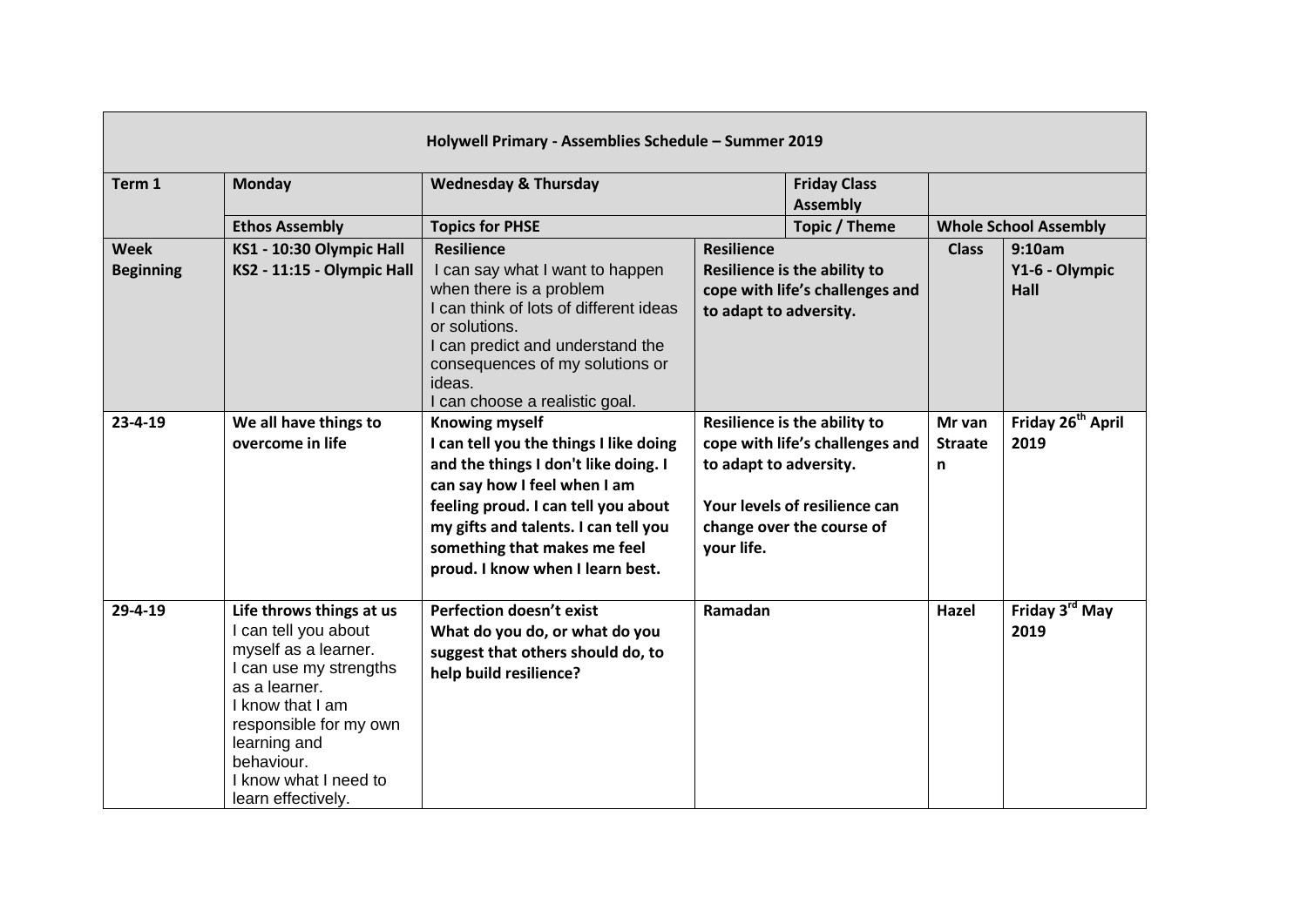|               | I know how my feelings<br>can influence my<br>learning.                                                                                                                                                                                                                                                                           |                                                                                                                                                                                                                                                                                                                                                                                                                                                                                                                                                                                |                                                                                                                                                                                                                                           |                     |                                  |
|---------------|-----------------------------------------------------------------------------------------------------------------------------------------------------------------------------------------------------------------------------------------------------------------------------------------------------------------------------------|--------------------------------------------------------------------------------------------------------------------------------------------------------------------------------------------------------------------------------------------------------------------------------------------------------------------------------------------------------------------------------------------------------------------------------------------------------------------------------------------------------------------------------------------------------------------------------|-------------------------------------------------------------------------------------------------------------------------------------------------------------------------------------------------------------------------------------------|---------------------|----------------------------------|
| $7 - 5 - 19$  | <b>Resilience: some</b><br>people bounce back<br>Setting a realistic goal<br>I can foresee obstacles<br>and plan to overcome<br>them<br>when I am setting<br>goals.                                                                                                                                                               | I know more names for feelings than I<br>did before. I can use more words to express<br>my feelings. I can tell when I am feeling worried<br>or anxious. I can tell you some things that make<br>me feel anxious. I can tell when I am feeling<br>proud.<br>Persistence<br>I can recognise when I find learning difficult and<br>persevere when I need to.<br>I can manage frustration by using a number of<br>strategies.<br>I know when to keep trying and when to try<br>something else.<br>I can identify some barriers to my learning.<br>I can think of ways to overcome | <b>Resilience</b><br>barriers to my<br>learning.<br>I can understand<br>that some<br>thoughts help me<br>reach                                                                                                                            | Hawtho<br>rn        | Friday 10 <sup>th</sup> May 2019 |
| $13 - 5 - 19$ | <b>House assemblies</b><br>Does resilience reveal<br>why some people thrive<br>while others do not?<br>I can set success criteria<br>so that I will know<br>whether<br>I have reached my goal.<br>I can break down a goal<br>into a number of steps<br>and wait for the result.<br>I know how others can<br>help me to achieve my | <b>Persistence</b><br>I can tell you how I keep going even when the<br>task is difficult<br>I know when to keep trying and when to try<br>something else.<br>I can identify some barriers to my learning.<br>I can think of ways to overcome                                                                                                                                                                                                                                                                                                                                   | <b>Resilience</b><br>Does resilience<br>reveal why some<br>people thrive<br>while others do<br>not?<br>I can set success<br>criteria so that I<br>will know<br>whether<br>I have reached<br>my goal.<br>I can break down<br>a goal into a | <b>Mulber</b><br>ry | Friday 17 <sup>th</sup> May 2019 |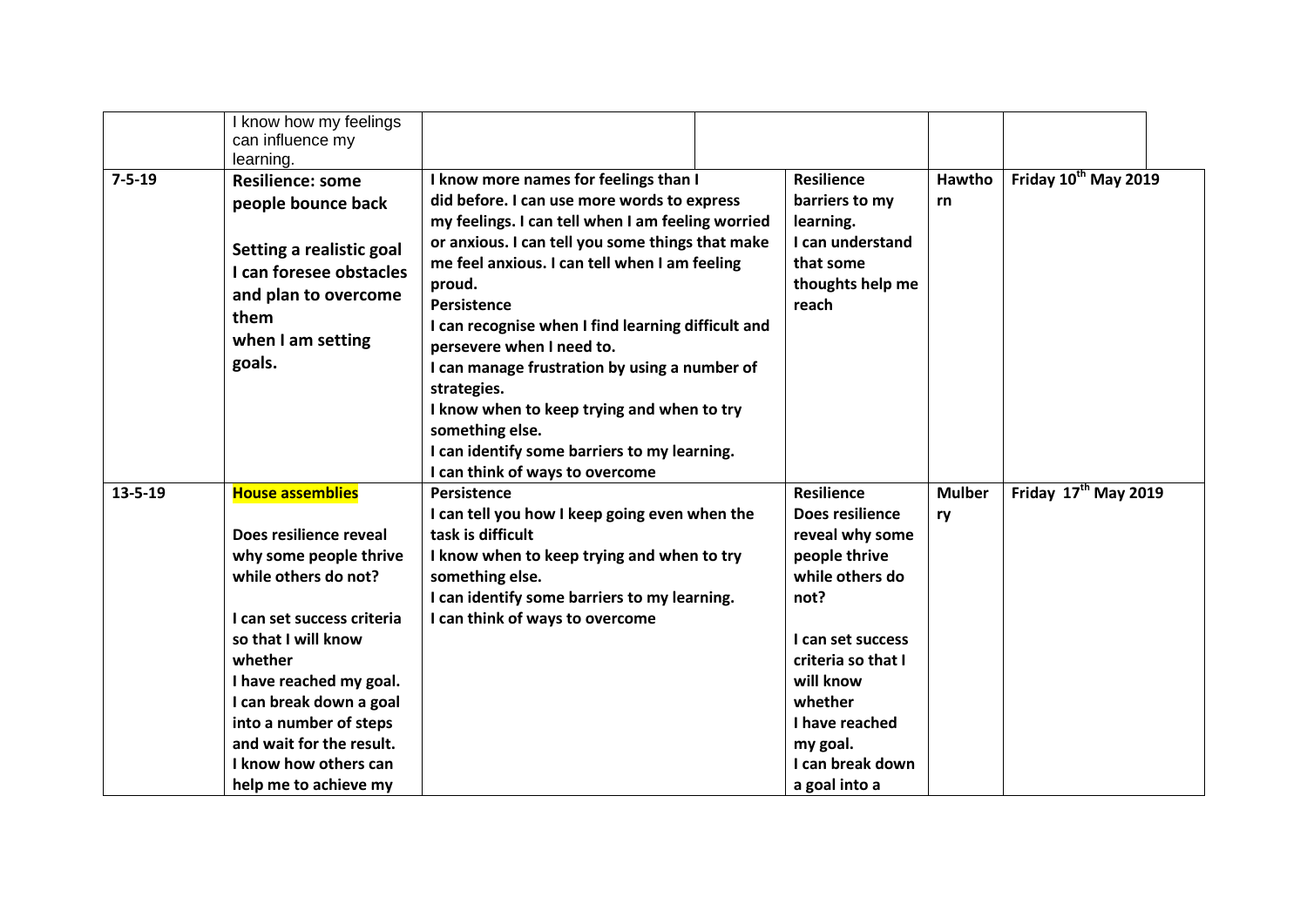|                   | goals and how I can help   |                                                  | number of steps     |              |                                  |
|-------------------|----------------------------|--------------------------------------------------|---------------------|--------------|----------------------------------|
|                   | others.                    |                                                  | and wait for the    |              |                                  |
|                   |                            |                                                  | result.             |              |                                  |
|                   |                            |                                                  | I know how          |              |                                  |
|                   |                            |                                                  | others can help     |              |                                  |
|                   |                            |                                                  | me to achieve my    |              |                                  |
|                   |                            |                                                  | goals and how I     |              |                                  |
|                   |                            |                                                  | can help others.    |              |                                  |
| $20 - 5 - 19$     | Focus away from the self   | Resilience is the ability to know where, how and | <b>Resilience</b>   | Sycamo       | Friday 24 <sup>th</sup> May 2019 |
|                   | I know how to do           | when to use your energies to improve things for  | Focus away from     | re           |                                  |
|                   | something about my         | yourself and how to recruit help in that         | the self            |              |                                  |
|                   | worry. I know when and     | endeavour"                                       | I know how to do    |              |                                  |
|                   | how to stop and            |                                                  | something about     |              |                                  |
|                   | think before I act.        |                                                  | my                  |              |                                  |
|                   |                            |                                                  | worry. I know       |              |                                  |
|                   |                            |                                                  | when and how to     |              |                                  |
|                   |                            |                                                  | stop and            |              |                                  |
|                   |                            |                                                  | think before I act. |              |                                  |
|                   |                            |                                                  |                     |              |                                  |
|                   |                            |                                                  |                     |              |                                  |
|                   |                            |                                                  |                     |              |                                  |
|                   |                            |                                                  |                     |              |                                  |
|                   |                            |                                                  |                     |              |                                  |
| Term <sub>2</sub> | <b>Monday</b>              | <b>Tuesday &amp; Thursday</b>                    | <b>Friday Class</b> | Friday       |                                  |
|                   |                            |                                                  | <b>Assembly</b>     |              |                                  |
|                   | <b>Ethos Assembly</b>      | <b>Topic for PSHE</b>                            | Topic / Theme       |              | <b>Whole School Assembly</b>     |
|                   |                            |                                                  |                     |              |                                  |
| <b>Week</b>       | KS1 - 10:30 Olympic Hall   | Resilience- How can I become more resilient?     |                     | <b>Class</b> | 9:10am                           |
| <b>Beginning</b>  | KS2 - 11:15 - Olympic Hall |                                                  |                     |              | Y1-6- Olympic Hall               |
| <b>Monday</b>     | I know what makes          | I know what it feels like to be relaxed.         | Eid al fitr         | Rowan        | Friday 7 <sup>th</sup> June 2019 |
| $3 - 6 - 19$      | me feel relaxed and        | I can show or tell you what relaxed              |                     |              |                                  |
|                   | what makes me feel         | means.                                           |                     |              |                                  |
|                   | stressed.                  | I can tell you what places help me to relax.     |                     |              |                                  |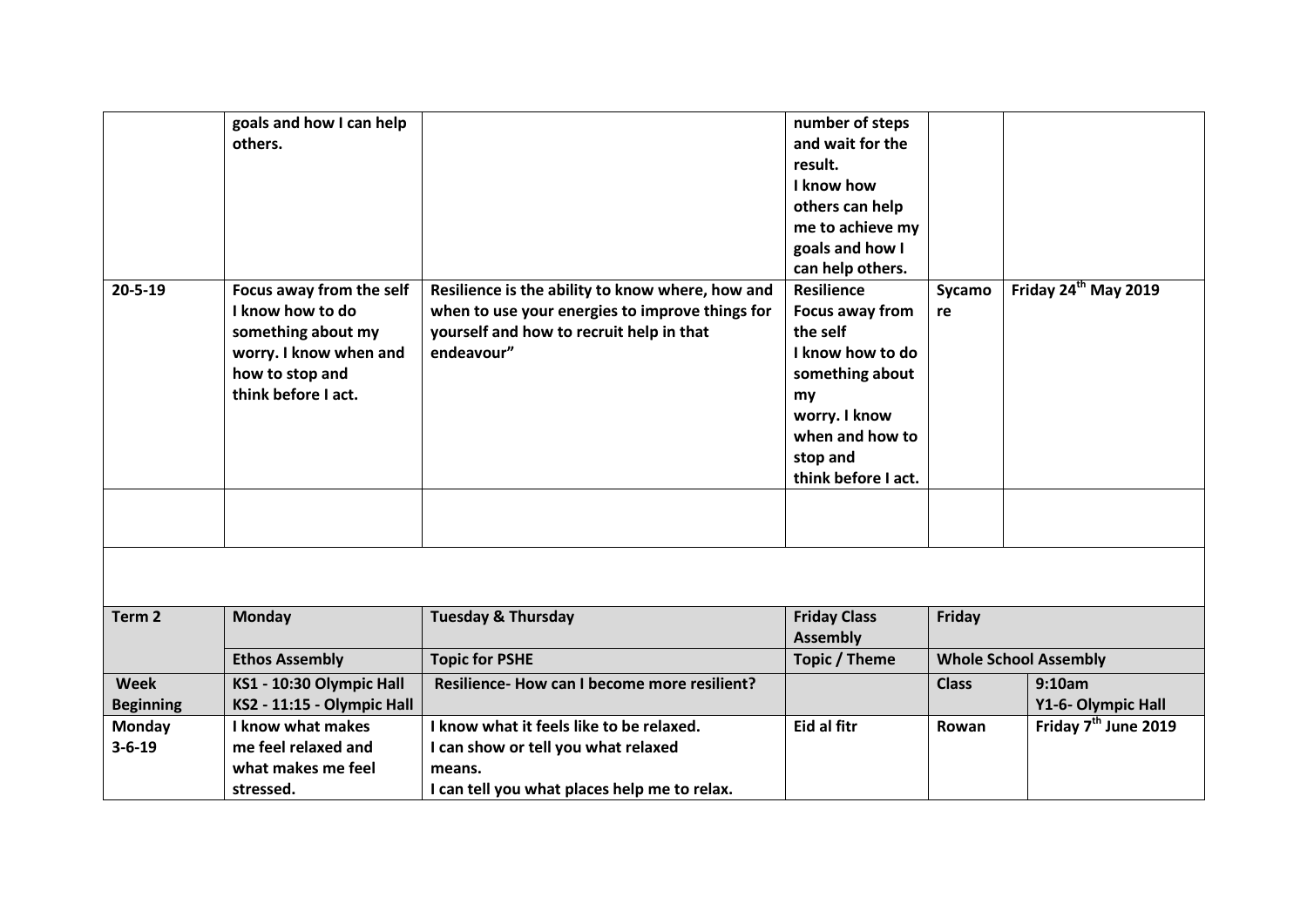|                                | I know how to do<br>something about my<br>worry. I know when and<br>how to stop and<br>think before I act.                                            | I can explain some things that help me<br>stop worrying. I can change my behaviour if I<br>stop and think about what I am doing.<br>I can think about my worries and decide<br>what I might do about them.<br>I can tell when I should share a worry.                                                                                                                                     |                                                                                                                                                 |                  |                                   |
|--------------------------------|-------------------------------------------------------------------------------------------------------------------------------------------------------|-------------------------------------------------------------------------------------------------------------------------------------------------------------------------------------------------------------------------------------------------------------------------------------------------------------------------------------------------------------------------------------------|-------------------------------------------------------------------------------------------------------------------------------------------------|------------------|-----------------------------------|
| <b>Monday</b><br>$10 - 6 - 19$ | <b>Hold high expectations</b><br>To think about<br>themselves, learn from<br>their experiences and<br>recognise what they are<br>good at;             | To know how to set a simple goal;<br>To face new challenges positively by collecting<br>information, looking for help, making<br>responsible choices and taking action;<br>To resolve differences by looking at<br>alternatives, making decisions and explaining<br>choices;<br>To recognise the different risks in different<br>situations and then decide how to behave<br>responsibly; | <b>Father day</b>                                                                                                                               | <b>Blue base</b> | Friday 14 <sup>th</sup> June 2019 |
| Monday<br>$17 - 6 - 19$        | <b>House assemblies</b><br><b>Understanding my</b><br>feelings<br>I can tell you about a<br>time that I felt<br>embarrassed<br>and what it felt like. | <b>Knowing myself</b><br>can think about what embarrasses me and<br>learn something about me that I didn't know<br>before.<br><b>Managing my feelings</b><br>I know some things to do when I feel<br>embarrassed that will not make things worse.<br>I can use some strategies to manage feelings<br>associated with loss.                                                                | <b>My feelings</b><br>Understanding<br>my feelings<br>I can tell you<br>about a time<br>that I felt<br>embarrassed<br>and what it felt<br>like. | <b>Red base</b>  | Friday 21st June 2019             |
| Monday<br>$24 - 6 - 19$        | Why is it becoming<br>harder for young<br>people to bounce back<br>after setbacks?                                                                    | I can tell when I am hiding a feeling and then<br>choose to share it with someone.<br>Understanding the feelings of others<br>I have helped someone who felt embarrassed.<br>I know how to make people feel good about<br>themselves.                                                                                                                                                     | Good to be me                                                                                                                                   | Elm              | Friday 28 <sup>th</sup> June 2019 |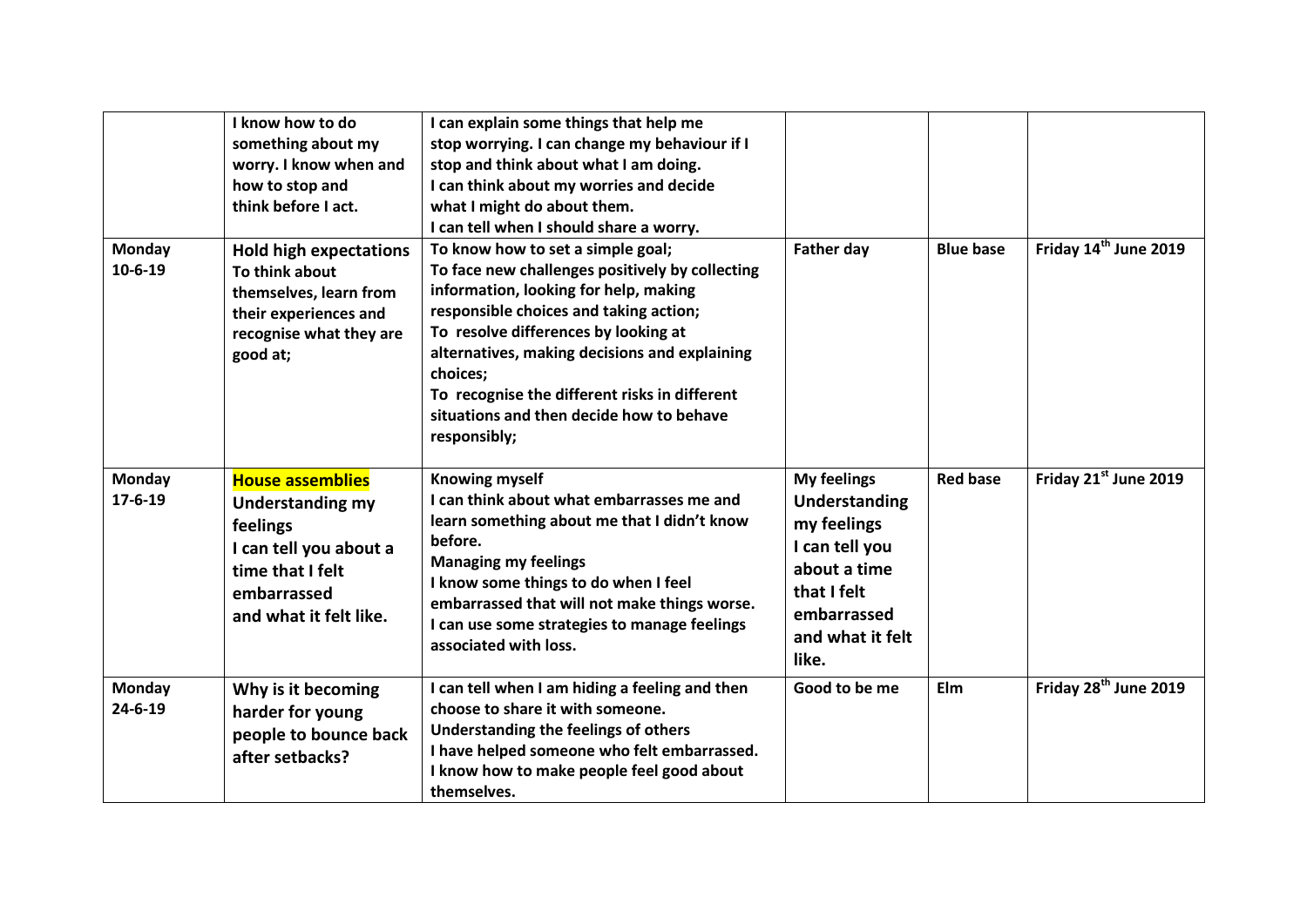|                        |                                                                                                                                                                 | I know some of the feelings people have when<br>someone close dies or leaves.<br>I understand that different people show their<br>feelings in different ways.                                                                                              |                                                                                                                                                                                                                                               |              |                                   |
|------------------------|-----------------------------------------------------------------------------------------------------------------------------------------------------------------|------------------------------------------------------------------------------------------------------------------------------------------------------------------------------------------------------------------------------------------------------------|-----------------------------------------------------------------------------------------------------------------------------------------------------------------------------------------------------------------------------------------------|--------------|-----------------------------------|
| Monday<br>$1 - 7 - 19$ | Encourage young people<br>to volunteer and help<br>others                                                                                                       | To recognise how their behaviour affects other<br>people.<br>To recognise their worth as individuals, by<br>identifying positive things about themselves<br>and their achievements, seeing their mistakes,<br>making amends and setting personal<br>goals; | <b>Resilience</b><br>To recognise<br>their worth as<br>individuals, by<br>identifying<br>positive things<br>about<br>themselves<br>and their<br>achievements,<br>seeing their<br>mistakes, making<br>amends and<br>setting personal<br>goals; | <b>Maple</b> | Friday 5 <sup>th</sup> July 2019  |
| Monday<br>$8 - 7 - 19$ | Don't over worry<br>To face new challenges<br>positively by collecting<br>information, looking for<br>help, making<br>responsible choices and<br>taking action; | To recognise that their actions affect themselves<br>and others, to care about other<br>people's feelings and to try to see things from<br>their points of view.                                                                                           | <b>Resilience</b><br>To face new<br>challenges<br>positively by<br>collecting<br>information,<br>looking for help,<br>making<br>responsible<br>choices and<br>taking action;                                                                  | <b>Birch</b> | Friday 12 <sup>th</sup> July 2019 |